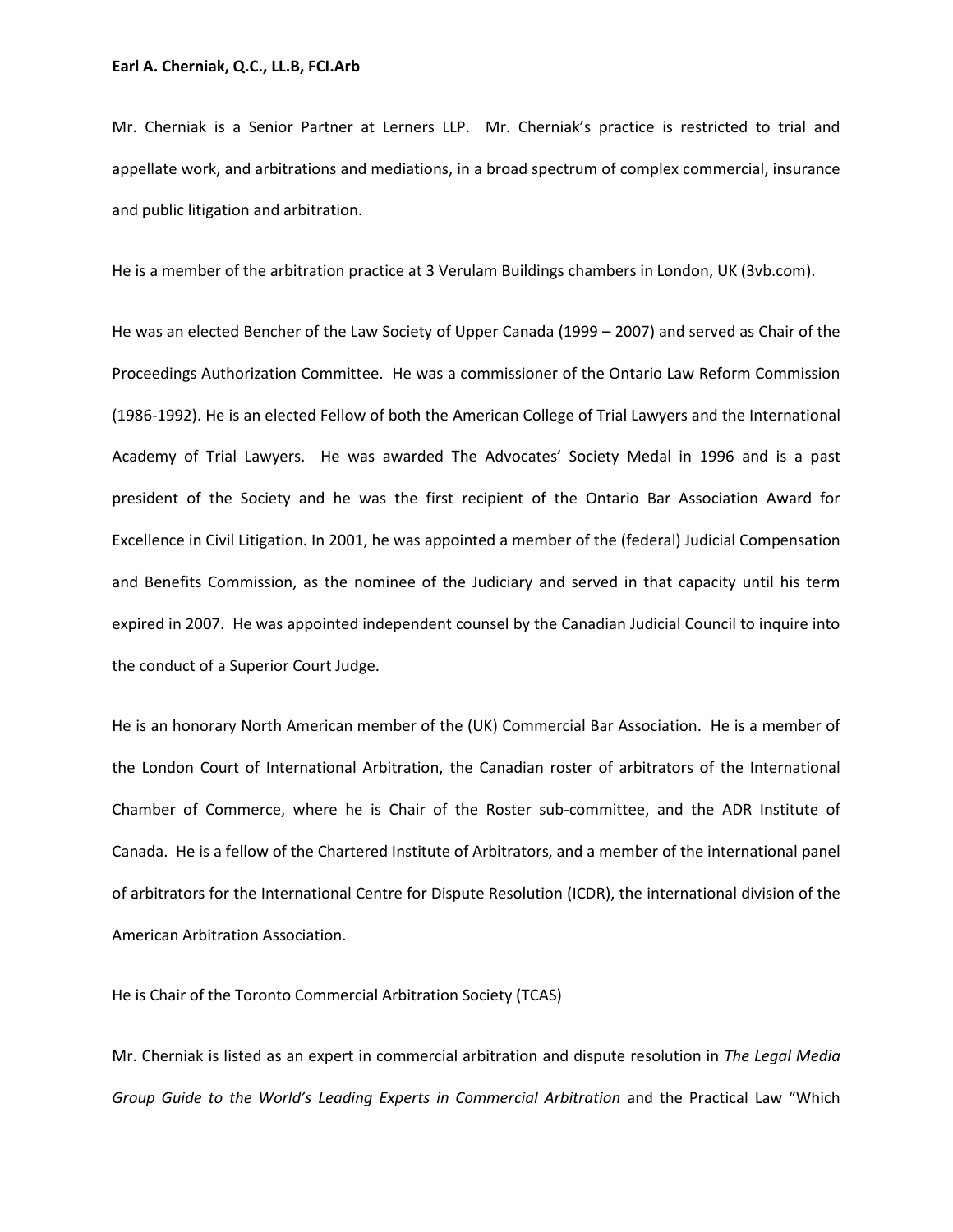Lawyer" year book, and a leading litigator in *Chambers Global, Who's Who Legal, Global Counsel* and *Lexpert*. He has written and lectured extensively on a variety of legal subjects.

Recent and ongoing commercial arbitrations as arbitrator include a dispute between Alberta Oil Sands joint venture and an international group of insurers (chair of panel, settled after 3 months of hearing); a dispute between a steel company and a group of contractors who performed an upgrade (chair of panel); a dispute between a coal mining company and a loading facility (sole arbitrator); a dispute between an electric energy supplier and a manufacturer (chair of panel); a dispute between the Ontario government and the long term lessee of a toll highway (member of the panel); a dispute in the Canadian book publishing industry (sole arbitrator); a dispute between an Ontario municipality and a hydroelectric supplier (sole arbitrator); a dispute between the buyer and seller of a hydro- electric supply company (sole arbitrator); a shareholder dispute in the technology industry (sole arbitrator); a vendor/purchaser dispute in the hydro-electric power supply industry (sole arbitrator); a dispute between two pharmaceutical companies over a distribution agreement, a dispute over dockage rights on the Great Lakes (panel member, ICC arbitration); a dispute between a hospital and a pharmaceutical company; a manufacturer of commercial airplanes and a customer; an ICC arbitration involving a dispute between an American supplier and European entities over a share acquisition agreement (sole arbitrator); a dispute between Canadian companies in the helicopter industry (panel member); a dispute between a Canadian corporation and its directors with an insurer over liability under a directors and officers liability policy following on the bankruptcy of an American subsidiary (sole arbitrator); a dispute between a partner of a major Canadian law firm and the law firm (panel member); a dispute between condominium owners and a developer over the use of the premises (sole arbitrator); a dispute between a significant entity in the Vancouver Olympics and a developer (sole arbitrator); a dispute between a First Nations Band, Ontario Power Generation and an entity of the Ontario government over power generation in Northern Ontario (sole arbitrator); and a dispute between parties to a joint venture agreement (sole arbitrator).